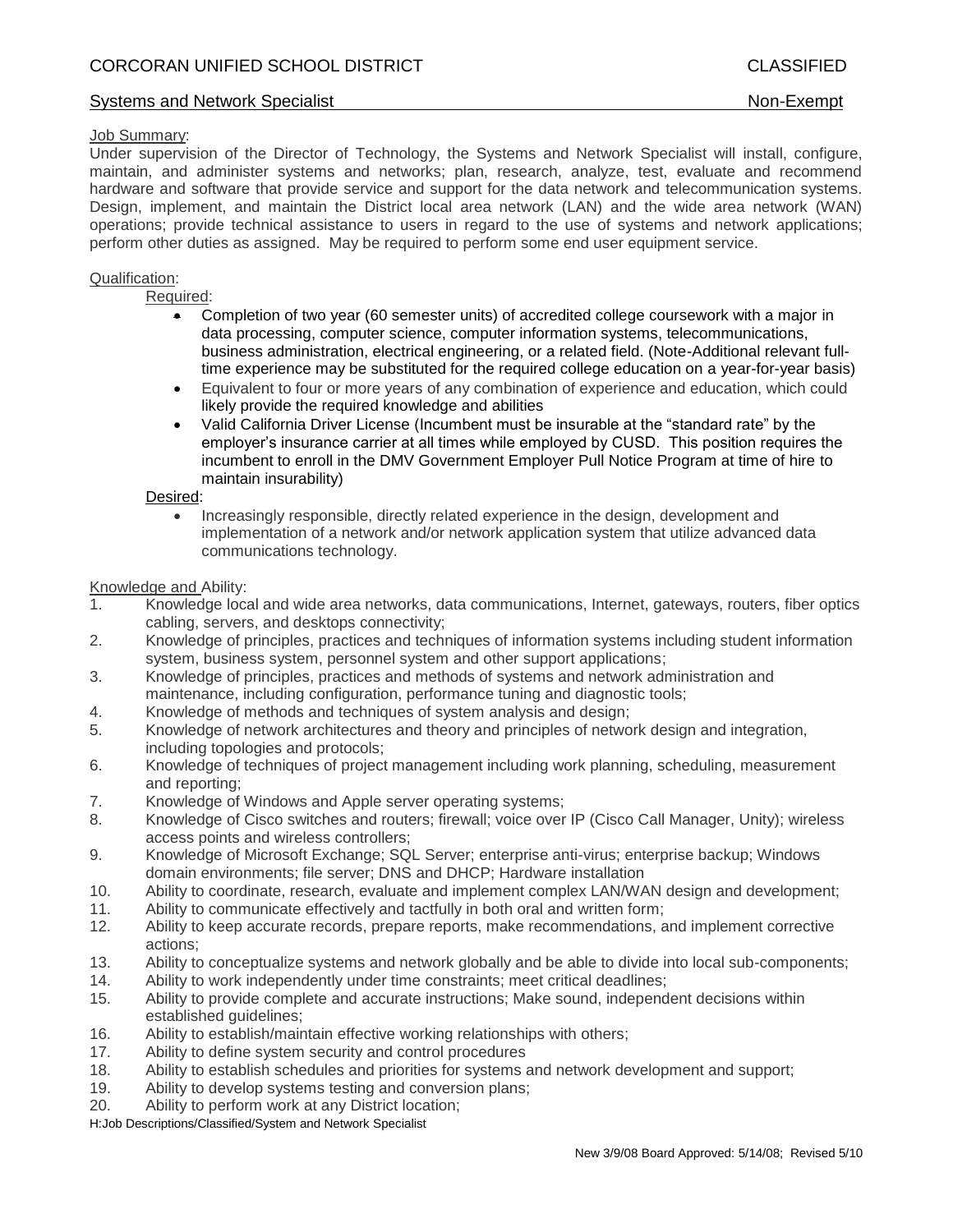# Systems and Network Specialist Non-Exempt Non-Exempt

- 21. Ability to attend meetings, classes, conferences and in service training;
- 22. Ability to train, assign, and review work of other employees, if requested; Evaluate user needs and system functionality;
- 23. Ability to learn quickly and acquire skills in areas and technologies not previously assigned;
- 24. Ability to keep technical skills current to meet continuing work responsibilities;
- 25. Ability to work independently without supervision;
- 26. Ability to analyze and develop logical solutions to complex issues and problems.

Essential Functions of this position, which include, but are not limited to, the following:

- 1. Design, install, implement and maintain systems and network;
- 2. Manage and troubleshoot crisis situations and resolve complex technical network, hardware or software problems;
- 3. Evaluate and recommend telecommunications methods, network components, data communications protocols, network equipment range usage and other network application system particulars;
- 4. Ensure data security protocols are maintained and backup/recovery processes are completed as scheduled;
- 5. Administer district wide security processes and procedures; develop, recommend and implement security permissions, privileges, group policy, standards, and guidelines;
- 6. Troubleshoot operational and systems issues ranging from difficult to highly complex including problems with multiple solutions and potential significant consequences;
- 7. Install and test new software program, releases, bundles, fixes, updates, patches and upgrades;
- 8. Install, maintain and ensure smooth running of Windows, Apple servers, domain controllers, mail server, anti-virus software, web & e-mail filtering, backup server, and other applications on the servers;
- 9. Contribute to the reliable and secure operation of the student information system, business system, personnel system, SQL server database and related software components;
- 10. Provide ongoing systems and network support to staff and end-users; Maintain systems and network inventory;
- 11. Read, interpret and apply technical information technology manuals and related documents; Develop, update, and maintain manuals and documentation;
- 12. Prioritize requests, organize schedule, develop work plans and timelines and coordinate a variety of activities and projects;
- 13. Ensure that software licensing laws are adhered to;
- 14. Analyze system and network resources and server capacity and forecasts growth requirements;
- 15. Communicate clearly and effectively to diverse audiences of technical and non-technical personnel, both orally and in writing;
- 16. Exercise sound expert independent judgment within general policy guidelines;
- 17. Establish and maintain highly effective working relationships with District staff, vendors, and others encountered in the course of work;
- 18. Performs other duties as assigned that support the overall objective of the position/site/district.

Physical Requirements for this position, which include, but are not limited to, the following:

- 1. Ability to use a computer, telephone, both hands simultaneously, use fingers-repetitive, rapid mental/muscular coordination,
- 2. Ability to speak clearly, hear normal voice conversation, see small details, maintain balance
- 3. Ability to reach overhead,
- 4. Ability to have clear color vision/distinguish wire colors,
- 5. Ability to drive a vehicle,
- 6. Ability to stand, walk, sit, carry, stoop/bend, repetitive twisting or pressure involving wrists or hands,
- 7. Ability to lift and carry up to 50 lbs.